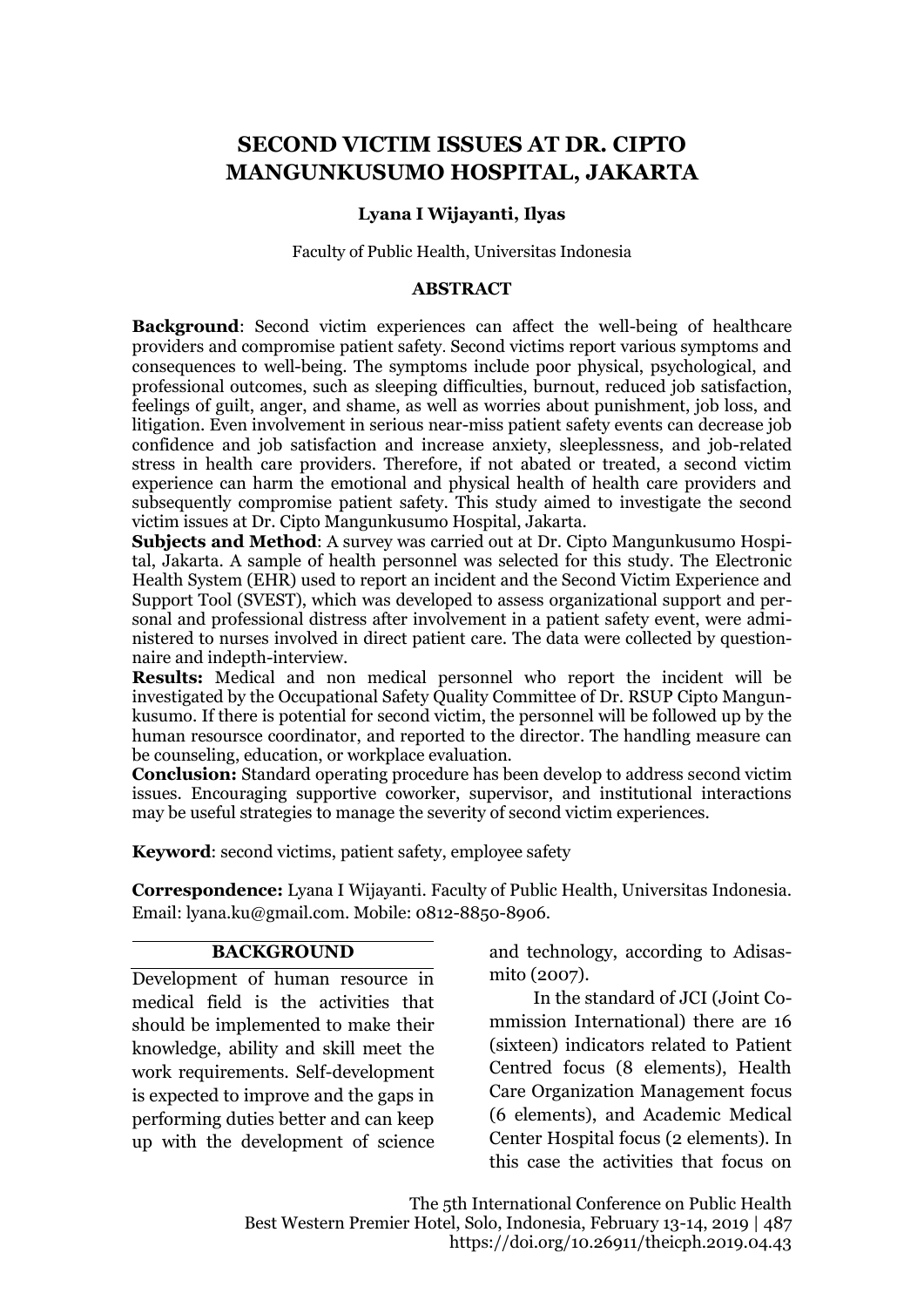management organization and health indicator called staff qualification and education (SQE) that identifies the need of medical staff start from planning, training, health prosperity issues.

In the programs of staff's health and safety that includes physical, mental and safe work environment, the programs that can be done are education, training and intervention for "second victim" staff on incident- /sentinel. In case of incident/ sentinel reported problem identification that had happened, factors that influence the happening, and informations of recordings and witness statements. All summarized id the form of incident/ sentinel report. The result of this report should be followed up immediately.

Medical staff quite often experiencing medical errors and become "second victim", and the effects are stress, sadness, depression, anxiety. Plus it also causes the feeling of shame, guilty, and anger. Phsychological help might be needed to restore "second victim".

# **SUBJECTS AND METHOD**

#### **1. Study Design**

A survey was carried out at Dr. Cipto Mangunkusumo Hospital, Jakarta.

# **2. Population and Sample**

The population was medical or nonmedical staff involved in the reported incident/ sentinel and followed up through Electronic Health Record (EHR).

# **3. Study Instrument**

The Electronic Health System (EHR) used to report an incident and questionnaire to "second victim" experience and support survey (SVEST).

### **4. Analysis Data**

The data were obtained using in-depth interviews, observation, and documentation. The technique of analyzing data is data collection, presentation, reduction, collection, and conclusion.

# **RESULTS**

Sentinel event defines it at least includes: (1) Unpredictable death, include, but not only limited in death that caused by unrelated patient's natural disease or base condition, death of ready to deliver fetus, suicide (2) Permanent loss of main function which not caused by patient's disease or base condition (3) Miss position, miss procedure, miss surgery (4) Transmission of disease by blood transfusion, organ transplantation, and contaminated tissue (5) Baby kidnap or baby born to wrong parents (6) Rape (7) Violence in work-place that causes death or loss of function affecting patient, health worker, doctor, medical student, trainee, customer, or vendor while in hospital area (Decree of President Director of RSUPN Dr. Cipto Mangunkusumo, 2012)

The procedure held by RSUPN Dr. Cipto Mangunkusumo in handling an incident event/ sentinel is: (1) Reporting sentinel or unexpected event (KTD), which is the most highly risk and need to be followed up with special treatment such as Root Cause Analysis (RCA), based on reports from the units where he event happened to Quality, Safety and Performance Committee (KMKK) (2) Reports will be followed up by KMKK to be investigated (3) KMKK identifies event that has potential to have First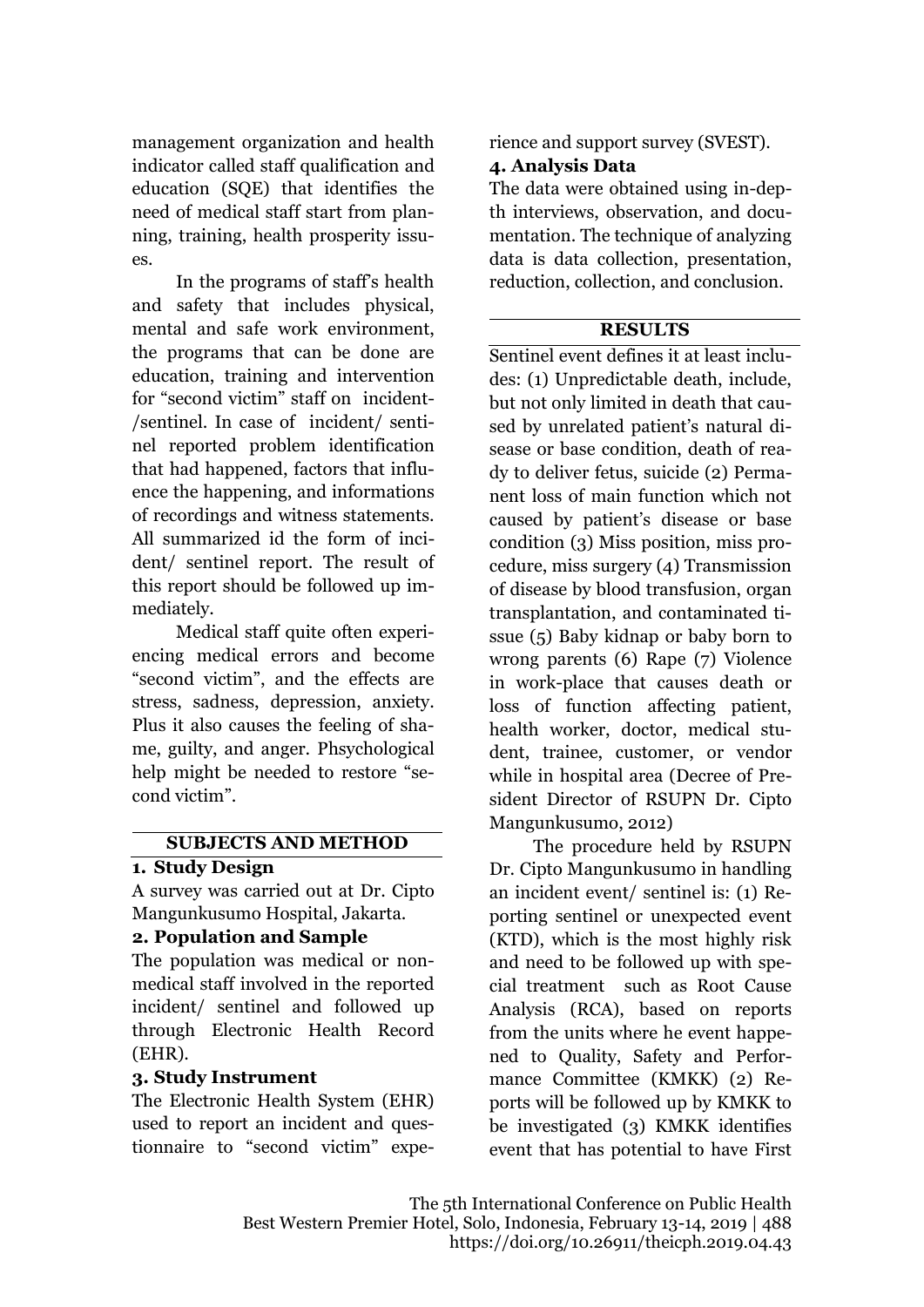Victims and Second Victims (4) KMKK sends questionnaires to medical staff that are involved in the event, called Second Victim Experience and Support Survey (SVEST) (5) If happens, medical staff experiencing dissatisfaction, anxiety, guilty feeling, etc., then there will more thorough investigation (6) Reports from SVEST will be sent to Human Resource Departement (HRD) (7) Follow-up from HRD will be in the form of analization whether the staff need to be assisted to employee clinic/ psychology or not (8) The result of assistance will be sent back to KMKK as an evaluation material for management (9) KMKK us a unit directly under President Director, thus all evaluation activities must be under the permission of the President Director.



**Figure 1. Second Victims Plot**

# **DISCUSSION**

In the process of service there is also one important part to help patients get the medical service, that is human resource (HR). HR is unique and has multi complex character, knowledge,

skill, and attitude. HR is in the hospital is very vital, that cannot be substituted by others than human. In the development of technology when human can be substituted with machine for many activites, there is "hu-

The 5th International Conference on Public Health Best Western Premier Hotel, Solo, Indonesia, February 13-14, 2019 | 489 https://doi.org/10.26911/theicph.2019.04.43